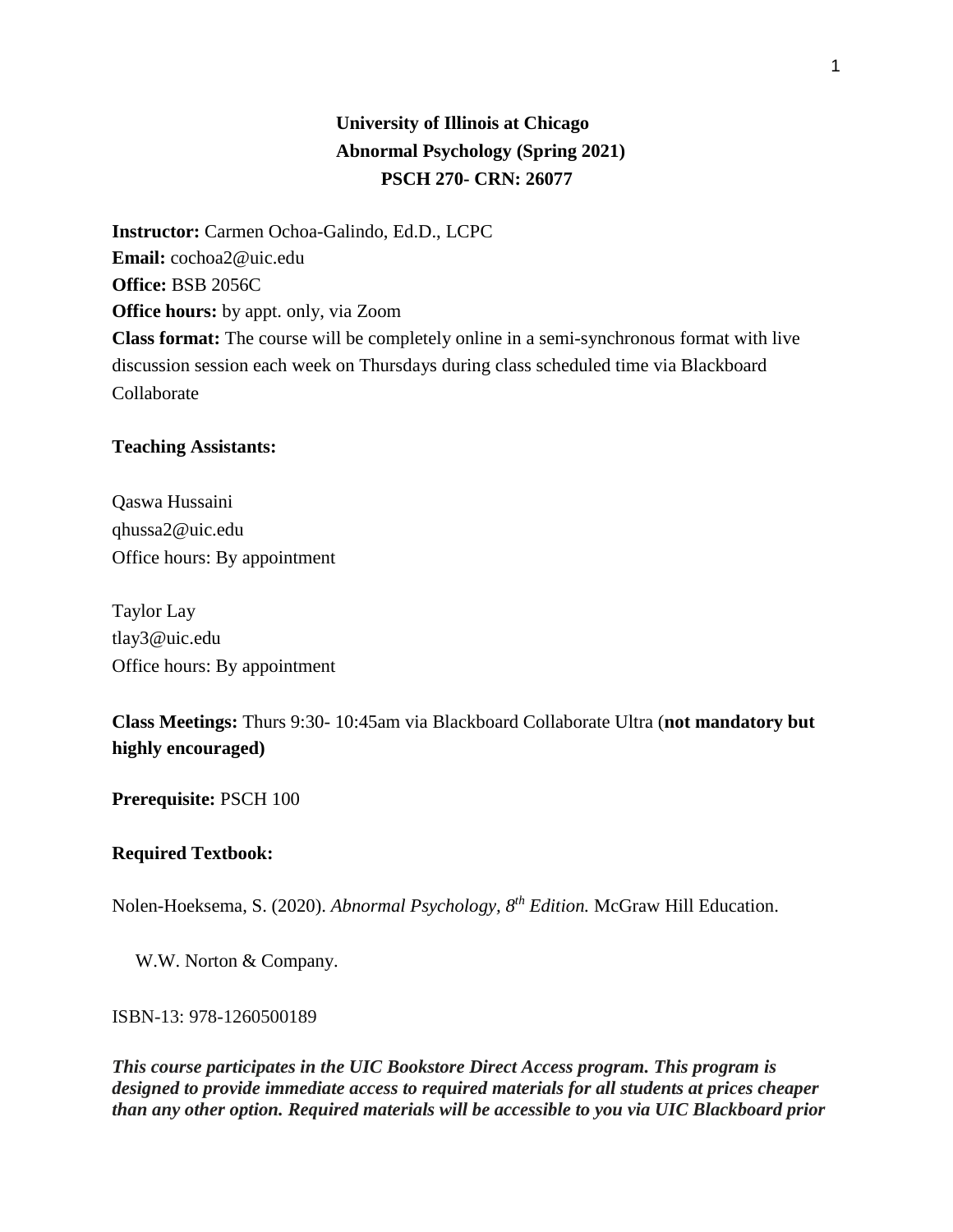*to the start of classes. Click on the tab labeled Digital Textbook on Blackboard to purchase ebook.* 

#### **COURSE DESCRIPTION:**

The purpose of this course is to introduce students to fundamental concepts and scientific principles underlying atypical human behavior. The course is designed to introduce students to various clinical presentations of psychopathology that may occur throughout human development. The course will provide an overview of specific psychiatric disorders (e.g., anxiety, mood, psychotic disorders, etc.) as well as disorder- specific etiological (or causal) considerations, associated clinical features, defining characteristics, and diagnostic criteria. Current empirically-based psychotherapeutic interventions will also be reviewed, but will not be emphasized.

The course will be structured to facilitate learning about psychopathological behavior, which will be explored from various theoretical frameworks, including psychological, biological, and sociocultural perspectives. Psychiatric disorders will be discussed according to *DSM-V* diagnostic nosology with special attention paid to etiological considerations, disorder-specific descriptions, and theories underlying classification.

## **LEARNING OBJECTIVES**

- 1) To acquire a better understanding of abnormal behavior patterns, and thereby learn to distinguish abnormal behavior from normal.
- 2) Review psychological, biological, and sociocultural theoretical perspectives of abnormal behavior
- 3) To increase sensitivity to the struggles of people dealing with these types of problems, by putting a human face on the study of abnormal psychology
- 4) To better understand how new research informs our understanding of abnormal behavior
- 5) To better understand how psychological disorders are classified and treated
- 6) To become more familiar with the DSM-V

#### **Discussion and Community Guidelines**

**Respect, tone, and civility**: It is important that we maintain a supportive learning community where everyone feels safe and where people can communicate amicably. Remember that sarcasm doesn't always come across. Treat your instructor and fellow students with respect at all times, and in all communications. Most importantly, this class aims to foster an inclusive learning environment that promotes and values respect for others and their viewpoints. The topics we'll learn about in this course can create passionate debates and are relevant to everyday life, making students inclined to share their own anecdotes and experiences. I welcome and encourage that – indeed, that's one of the most exciting and unique aspects of this class. But as such, it is imperative that students behave in a respectful and considerate way to their fellow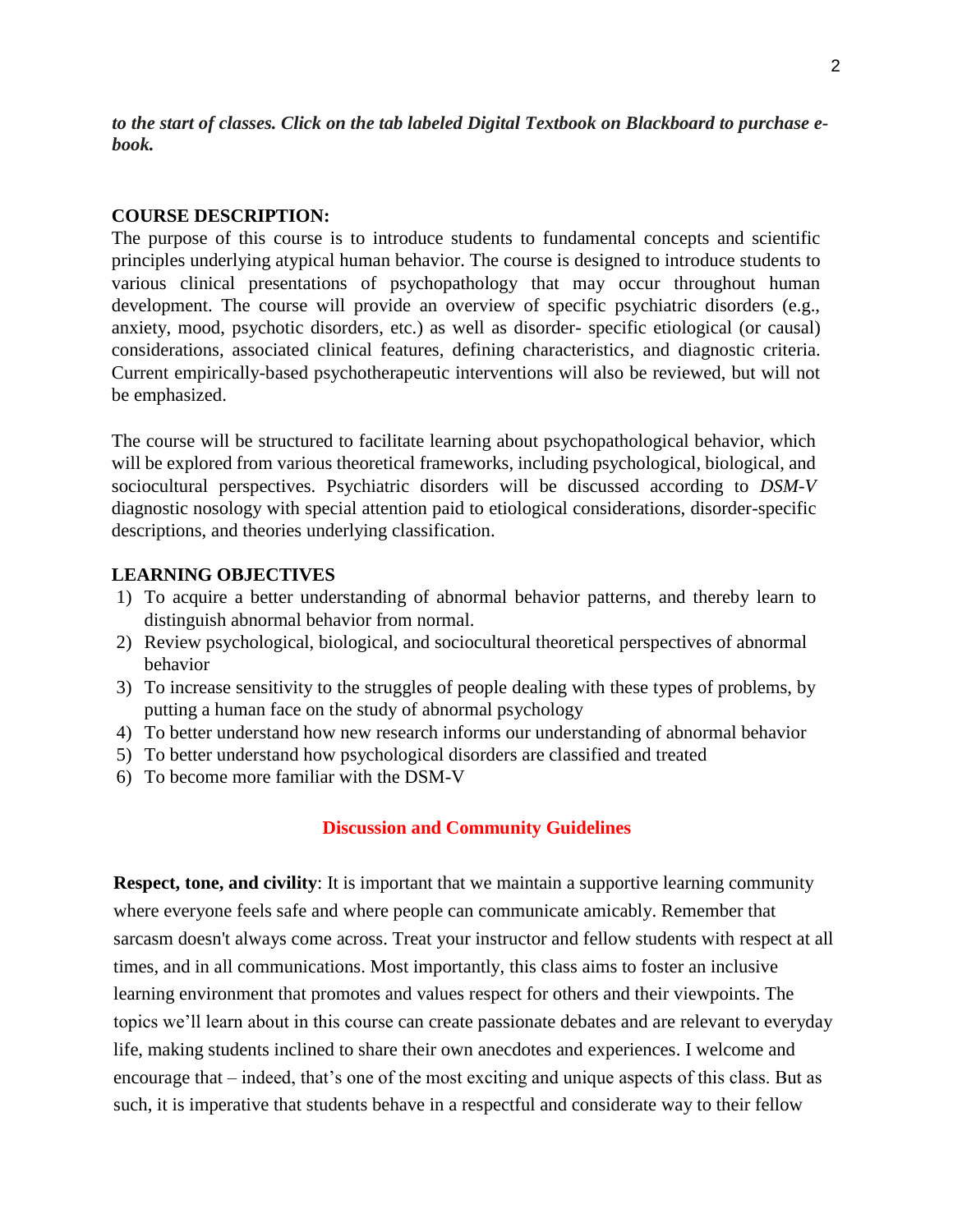classmates during the discussions**. Inappropriate, disruptive, or offensive interpersonal behavior is not acceptable**. This is a space where we value diverse identities, ideas, and experiences. I encourage active, deep conversations about the material in the course and the social and historical events that it applies to, but I do not condone hateful speech, prejudicial remarks, or debates that question the rights and personhood of people of various identities. **Discriminatory behavior will NOT be tolerated!**

### **COURSE REQUIREMENTS & GRADING**

#### *A. Live weekly discussions (not required by highly recommended)*

I will be conducting live discussion sessions of the chapters every Thursday on our class time via Blackboard Collaborate. Our class time from 9:30-10:45 am. Again**, you are not required to attend but I highly recommend you coming** so that we can go over the material for that week, answer questions, and engage in meaningful discussions with each other. These lectures will be recorded and available for those who are not able to make it to lectures.

### B. *Exams (50 pts per exam, + 5 extra credit questions, 2 pts each= 60 possible pts)*

**There will be 3 exams and no final exam.** The exams will be done on Blackboard. Exams will be 50 questions (**I will add five extra questions for extra credit on each exam, total of 55 points)**. The exams will be true/false and multiple choice. **If you have accommodations, make sure you let me know ahead of time.** For all exams:

- You will have access to the exam from midnight to 5:00 pm on exam day
- You will have 90 minutes to take the exam
- Once you start the exam, you **must** complete it, you **cannot** save it and come back to it later.
- Once the 90 minutes are up the exam will be submitted automatically
- You will have access to all the questions at the same time
- You will get your score immediately

### *C. Paper Assignment (50 pts)*

### **Culture Bound Syndrome Paper**

You are to write a 4-5-page paper (not including cover or reference page) on a culture bound syndrome and compare it to a western/modern day diagnosis. In many cultures,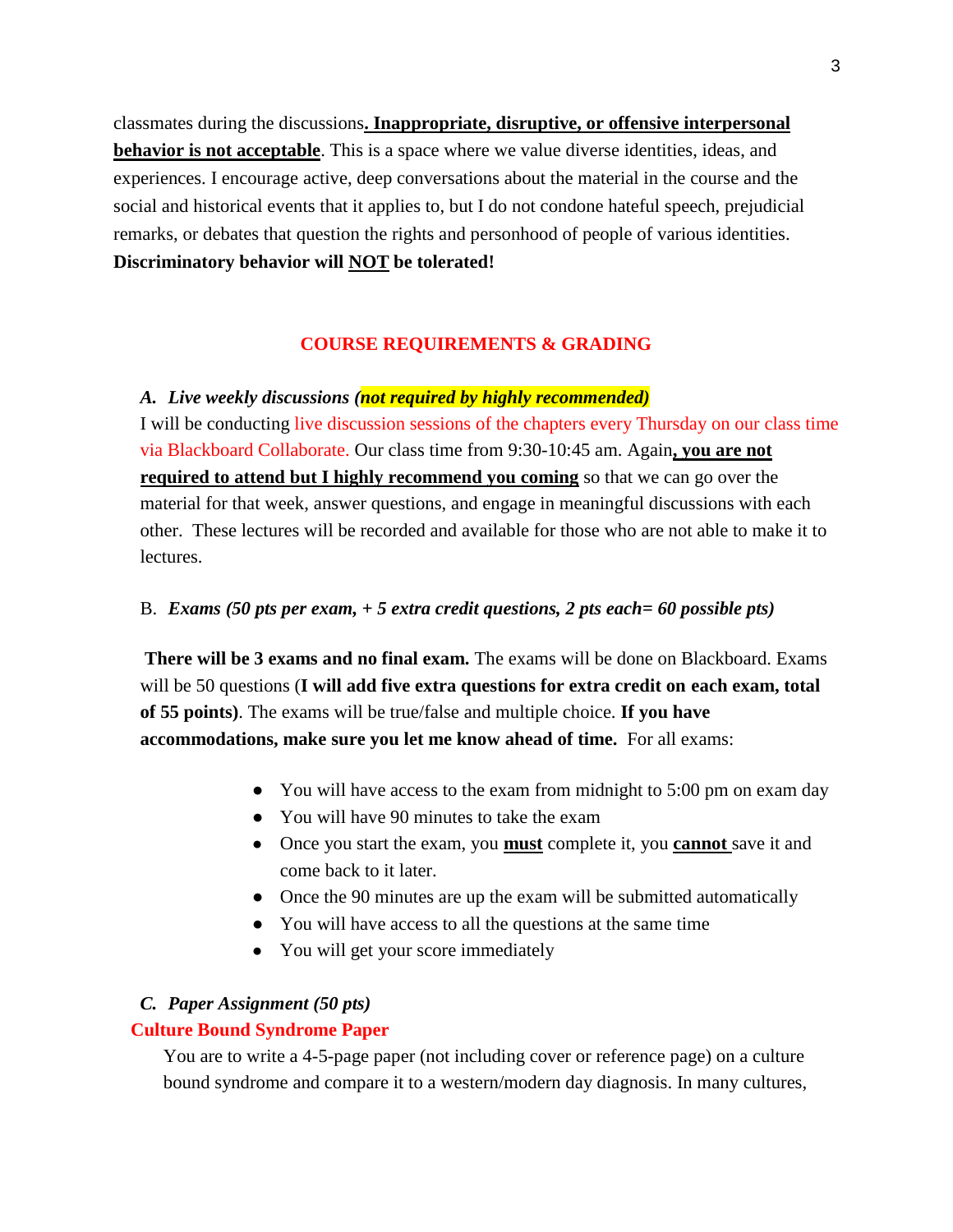there are mental illnesses that are unique to that culture, and thus are known as culture bound syndromes. Many of these syndromes share similar symptoms to western society's mental illnesses. Specifically, you are to:

- a) Provide a detailed explanation of the syndrome: origin/history of it, characteristics and symptoms, what country/countries is this syndrome found, does it affect men or women, age it occurs, how it is treated or cured
- b) Case study/example of someone who experienced the culture bound syndrome (include age/gender of the person, what happened to him/her and were they able to be treated/cured)
- c) You are to then compare the syndrome to one of the mental illnesses in your textbook. In other words, based on the symptoms of the cultural bound syndrome, which diagnosis does it resemble the most? Provide similarities and differences
- d) include an introduction and conclusion paragraph

Papers will be written using APA style. All papers should be typed, double spaced, 12-inch font, pages numbered and include a cover and reference page. Also, you need to cite throughout the entire paper. You need at least three references. A handout with more information along with a grading rubric will be provided.

# **\*\*\*Papers will not be accepted after the due date. No LATE papers will be graded, absolutely no exceptions. \*\*\***

Here is a list of cultural bound syndromes to choose from: (you may choose one that is not on the list, but it needs to be approved by Dr. Ochoa-Galindo)

- $\Box$  Amok
- $\Box$  Ataque de nervios
- $\Box$  Boufee delirante
- Dhat
- Ghost sickness
- Shenkui or Shen-k'uei
- □ Hwa-byung
- Koro
- $\Box$  Mal de ojo
- Pibloktoq
- Rootwork
- $\Box$  Shenjing Shuairuo
- $\Box$  Zar
- $\Box$  Susto
- $\Box$  Taijin kyofusho
- Hikikomori
- Hmong Sudden Death Syndrome

Papers will be written using APA style. All papers should be typed, double spaced, 12-inch font, pages numbered and include a cover and reference page.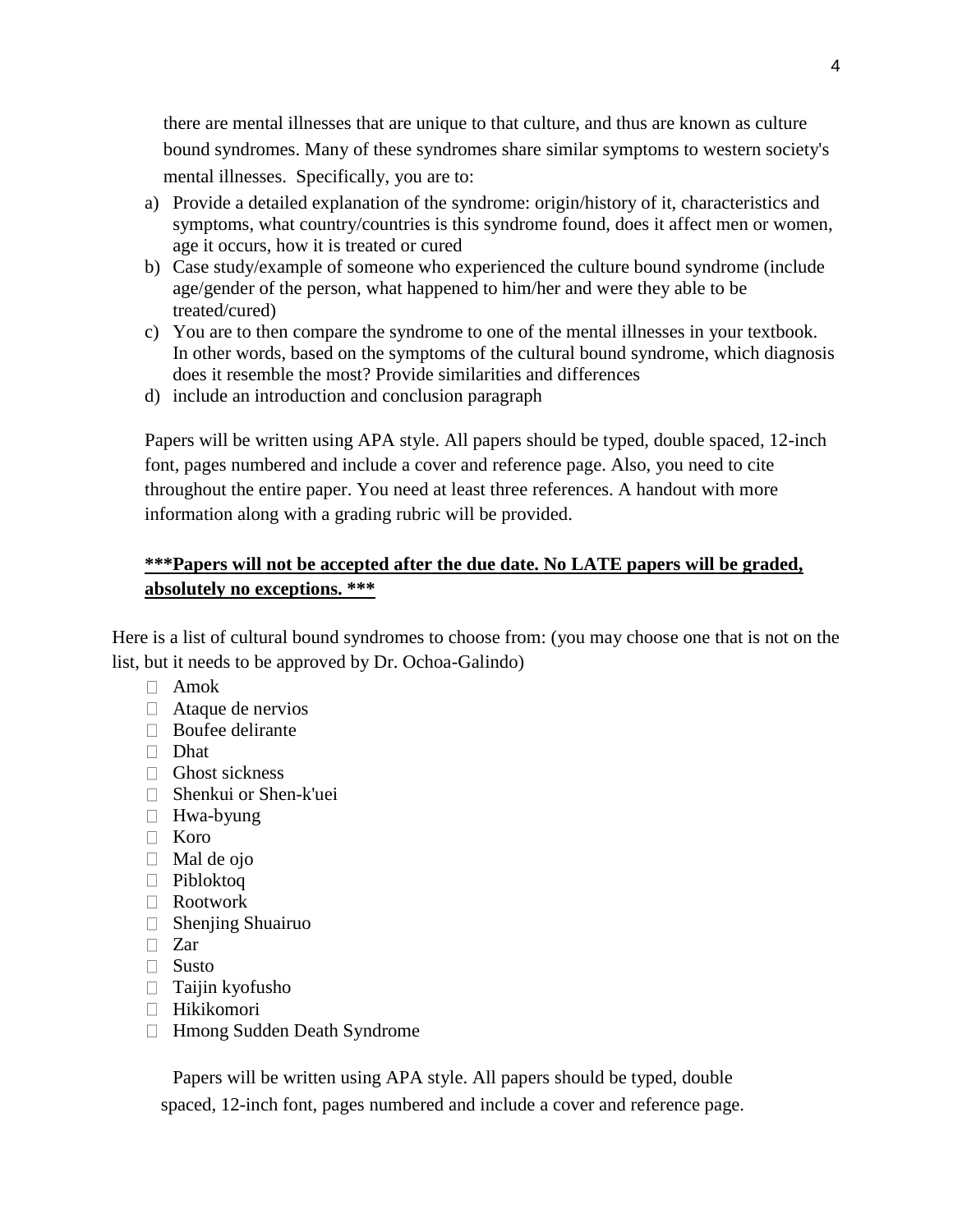# Also, **you need to cite throughout the entire paper**

### D. *Homework Assignments (15 pts each x 8 = 120 pts)*

You will have eight assignments to do. Look at the schedule to see what weeks they are due. Each assignment will have specific instructions to follow. All assignments are **due** Saturday end of day (11:59 pm) of that week.

**Please Note:** There will be some weeks where you'll have a discussion post and a homework due. Homework assignments are for all students, regardless of whether you have a discussion post that week. Again, homework assignments are for all students to complete independently from discussion posts. **They do not go together**. Please make sure you understand this so there is no confusion or misunderstanding.

Homework Assignments will be graded as followed:

- **Content of HW: 10 pts**
- **\*APA style/mechanics: 5 pts**
- **Total pts: 15 pts**

\*this includes having cover/reference page, pages numbered, citations, writing style etc...

## **No Late Assignments will be graded, NO Exceptions!**

## E. *Discussion Posts (10 pts each x 5 = 50 pts)*

Because of the large size of class, you will be split into two groups of 75 students per group.

- **Group Duke** will consist of students w/ last names starting from **A-Mol**
- **Group Joey** will consist of students w/ last names starting from **Mom-Z**

**Each group will have five discussion posts to do total.** Please look at the syllabus so you see what weeks your group is assigned a discussion post.

All discussion Posts are **due** by Saturday night before midnight Central Time of that week. Your *initial response post should be submitted by Thursday night*. Posts submitted late will **NOT** be graded, **NO EXCEPTIONS.** 

- You are to compose a thoughtful response to the week's discussion question or activity, with appropriate reference to lecture content, assigned textbook reading, or other resources (i.e. online news stories, journal articles, and videos).
- The substance of a graded post is based on the student's personal experience in the world, and involves relating and connecting one's observations to the concepts being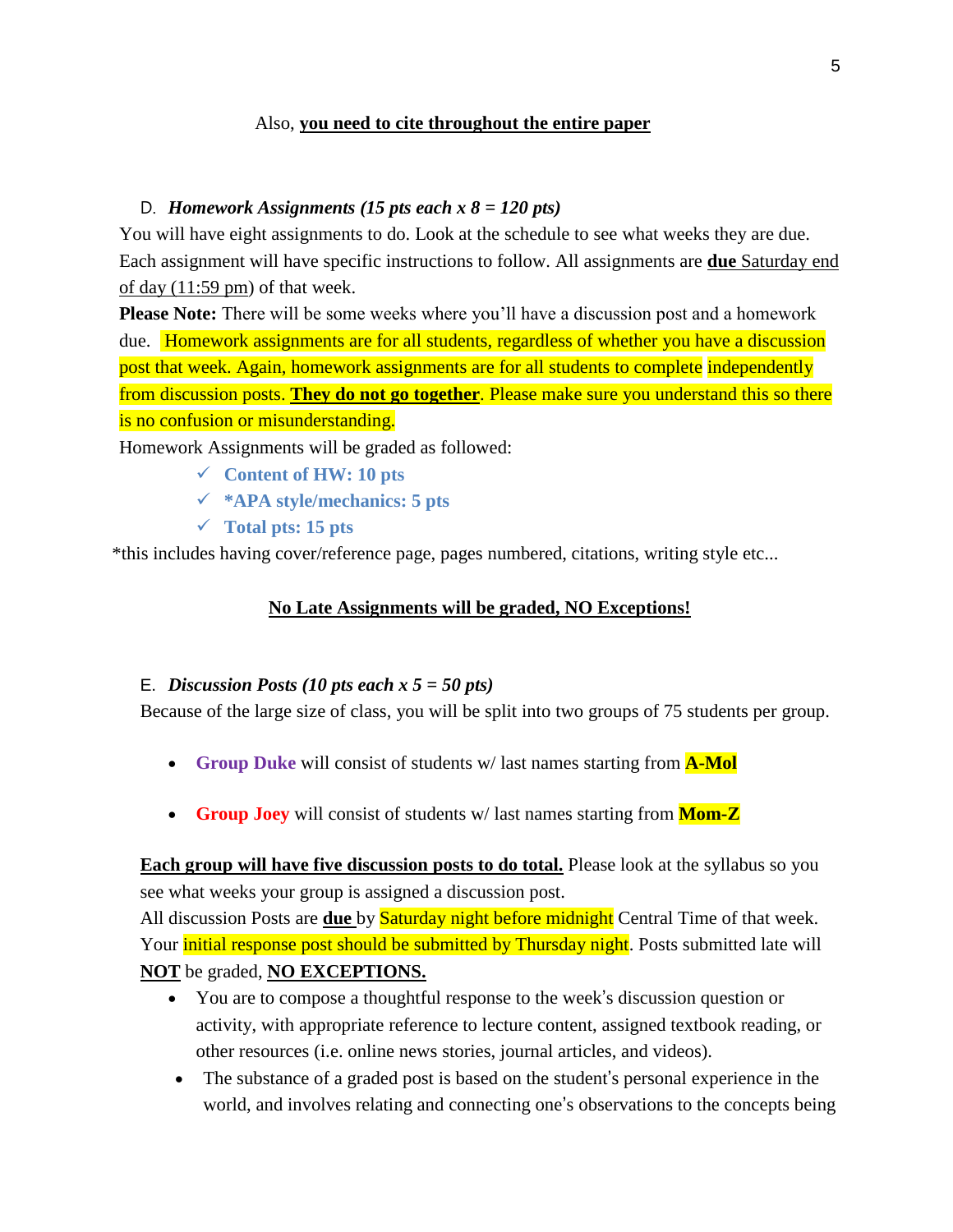studied in the course, naming and citing those specific concepts by textbook page number. Unless otherwise specified, a graded post must reference specific terms and concepts from the assigned textbook reading.

- **Your discussion post should be 1-2 paragraphs for each question and you need to cite somewhere in your post**. In some cases, the discussion posts may consist of completing a short questionnaire, or to look up something online. Even if you are asked to provide your opinion or thoughts on a concept, **you have to find a way to tie it back to the chapter material**. Also, **make sure that you are putting your citation in bold** (makes it easier for TAs to find it)
- **To get full credit, you must respond to at least two of your classmates' posts**. I am not asking you to read everyone's responses, but you are expected to read and respond to two other posts to get full credit for that week. You need to respond to two separate students (if you respond to both questions for one student, that still counts as one response). Your responses should be more than just, "I agree with you" or "That's a good point you made." Your responses, just like your discussion post, should be well thought out and meaningful, and at least a paragraph.

# **To recap:**

- 1. Each Monday will be the start of the course week, and your discussion questions/activity for that week will be made available for you to see
- 2. Make sure you keep track of when your group has a discussion post. **You will NOT get credit if you post in the wrong discussion group!**
- 3. You have until **Saturday of that same week** before midnight to both:
	- a. Post your response to the discussion question/activity (**this should be posted by Thursday night**, 1-2 paragraphs, **include citations from the textbook or any other source you use)** *AND*
	- b. Respond to at least two of your classmate's posts (response should be at least one paragraph)
	- c. If you forget to respond to a classmate's post you will not get full credit (if you only respond to one instead of two classmates, you will also not get full credit)
- 4. Late posts/responses will **NOT** be graded
- 5. Each discussion post is worth 10 pts, which is broken down as follows:
	- a. Post response (1-2 paragraphs per question): 3 pts
	- b. Posting initial response by Thursday: 1 pt
	- c. Citing in your post response and putting it in bold: 2 pts
	- d. Peer response 1: 2 pts
	- e. Peer response 2: 2 pts
	- f. Total pts: 10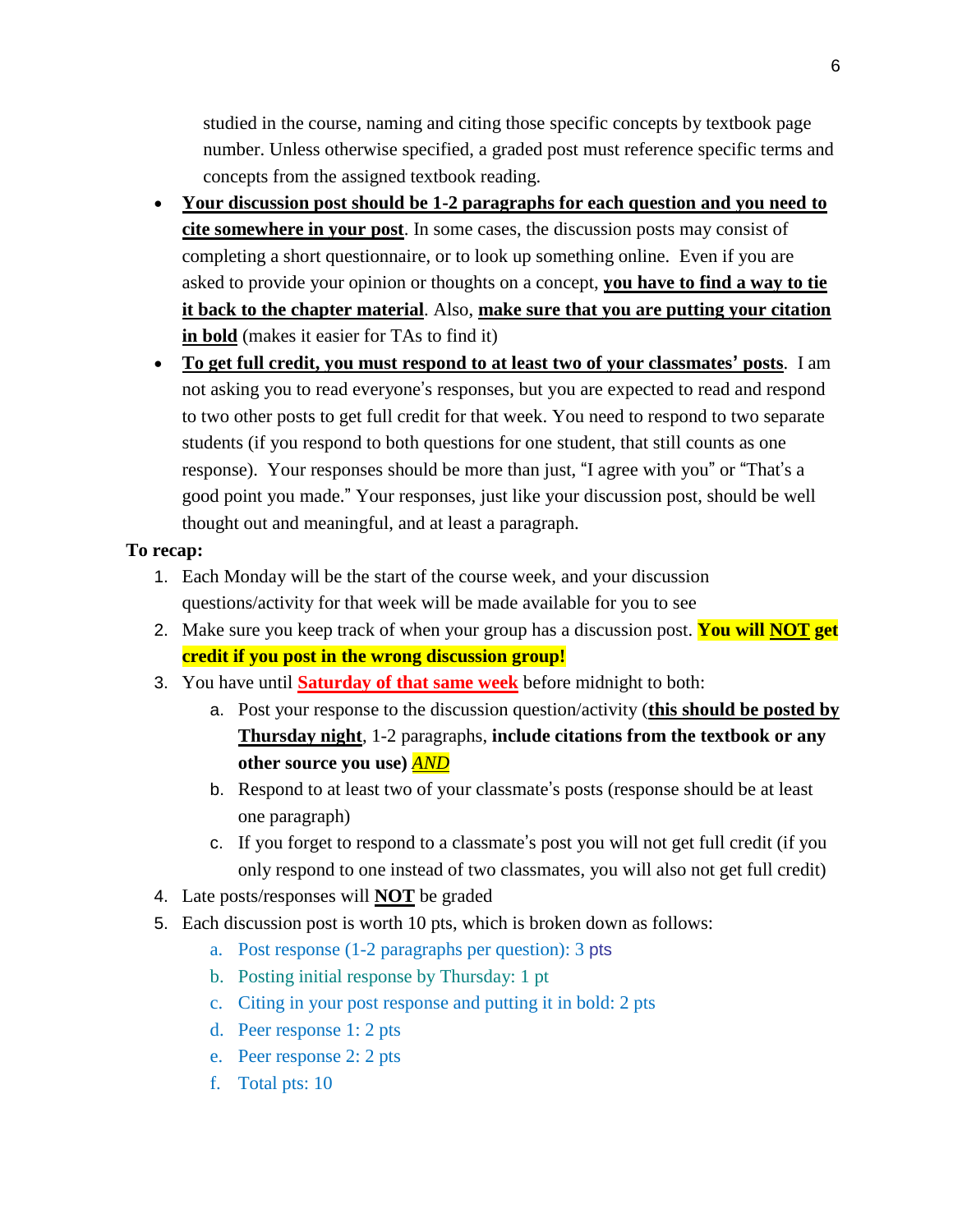### **F. Final Grade**

 The total number of possible points for this course is 370. Here is the breakdown: 3 exams (50 x 3 = **150 pts**) + Paper (**50 pts**) + HW Assign. (8 x15=**120 pts**) + Discussions  $(5 \times 10 = 50 \text{ pts}) \text{Total} = 370 \text{ pts}$ 

### **Technology Requirements**

### **Computer/Technology Requirements**

Online students will need regular access to a personal computer that runs on a broadband Internet connection.

#### **Blackboard Learning Management System**

For all technical questions about Blackboard, email ACCC-Learning Technology Solutions at LTS@uic.edu

## **Miscellaneous**

### **Academic Year Holidays and Religious Days of Special Observance**

Please inform me via email if you miss class or need to reschedule an exam due to observance of a religious holiday. See the following website for the University's list of holidays/religious days: http://oae.uic.edu/docs/ReligiousHolidaysAY20162018.pdf

### **Cheating & Plagiarism**

Plagiarism occurs when you use someone else's text or ideas in your writing without citing that person as a reference. **No form of cheating will be tolerated.** If you cheat on any exam or assignment in this class, you will fail the entire class and I will file official judicial charges against you immediately with the Dean of Students, who will place a notice about the incident in your permanent record. There will be no exceptions to this policy. Cheating includes, but is not limited to: copying or giving others test answers, plagiarism which includes copying the words of a fellow student or any other author in your papers, copying even short phrases from written work that you are using as a reference (even if you cite it properly), handing in work that you have handed in for another class, handing in papers you've gotten from the internet or from other students, etc., and copying others' discussion posts. All violations of student conduct or academic integrity will be handled according to UIC's student conduct policy: . I encourage all students to take a look at this excellent infographic on what plagiarism is and how to avoid it: http://bit.ly/1Ksb2pv.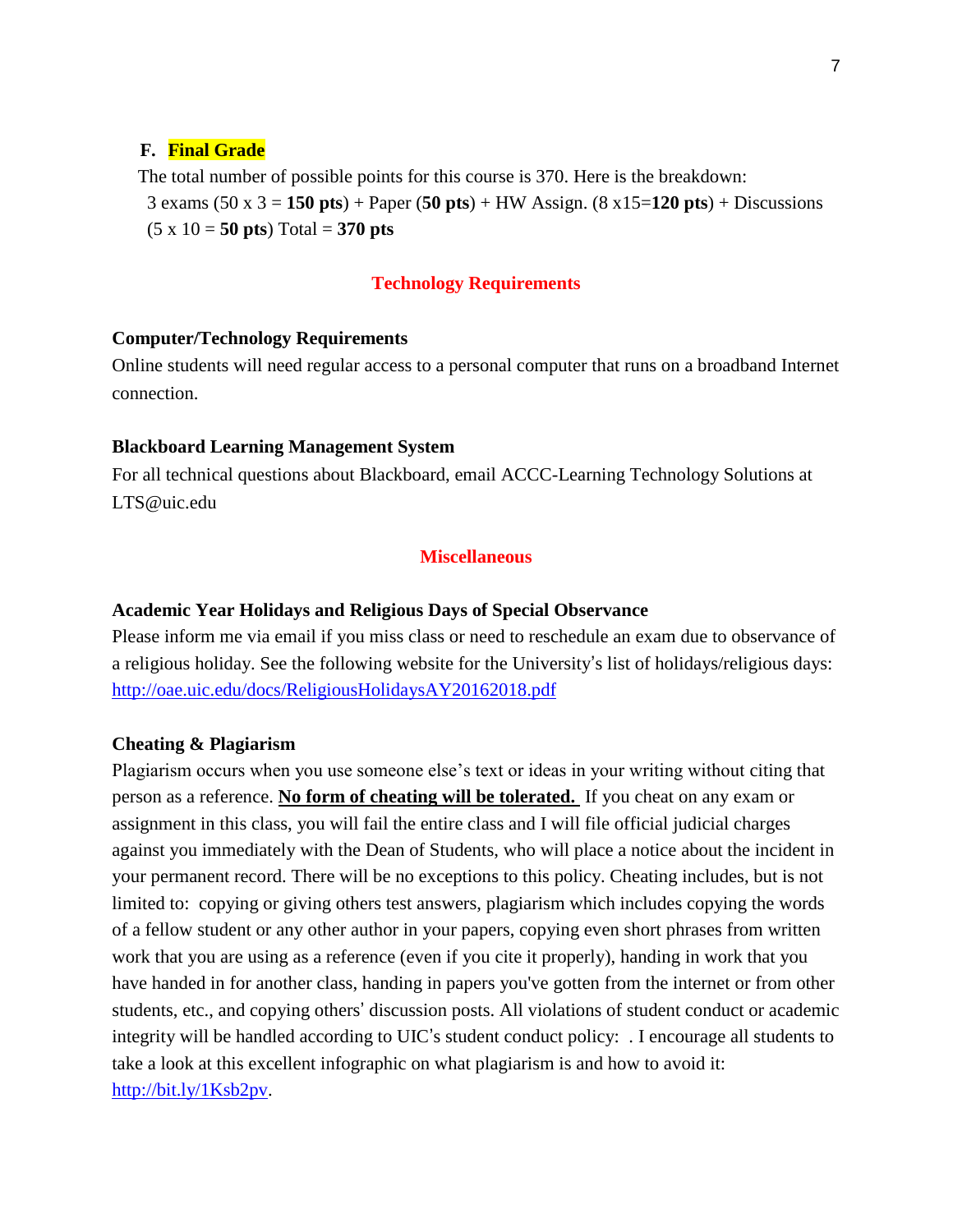### **Accommodations for Disabilities**

I will make accommodations for disabilities as indicated by the Disability Resource Center. In keeping with the university policy: "Students with disabilities must provide the instructor in writing the need for accommodations and what they are. Those who require accommodations for access and participation in this course must be registered with the Disability Resource Center. Please contact ODS at 312/413-2183 (voice) or 312/413-0123 (TTY)."

**Please Note: If you have an LOA (letter of accommodation), please email it to me by no later than the end of week two. It is your responsibility to provide me with your LOA. No LOAs will be accepted after week two. (Exception: If you are granted an LOA during the semester)**

### **Course Communication Guidelines (Netiquette)**

**Emails and writing style:** Email etiquette is important in life. When emailing and completing writing assignments, please be sure to write using good grammar, spelling, and punctuation. **You should address me as Dr. Ochoa, Dr. Galindo, Dr. Ochoa-Galindo, or Professor in email communications. Please refrain from using all CAPITAL LETTERS, as this is often interpreted as shouting.**

Netiquette is a set of rules for behaving properly online. As previously mentioned, it is important that we maintain a supportive learning community where everyone feels safe and where people can communicate amicably. Much of our communication in this course will take place in the forums and through email. Here are some guidelines for online communication in this course:

- Be sensitive to different cultural and linguistic backgrounds, as well as different political and religious beliefs.
- Use good taste when composing your responses. Swearing and profanity should be avoided. Also consider that slang terms can be misunderstood or misinterpreted.
- Don't use all capital letters when composing your responses. This can be considered "shouting" on the Internet and is regarded as impolite or aggressive. It can also be stressful on the eye when trying to read your message
- Be respectful of others' views and opinions. Avoid "flaming" (publicly attacking or insulting) others.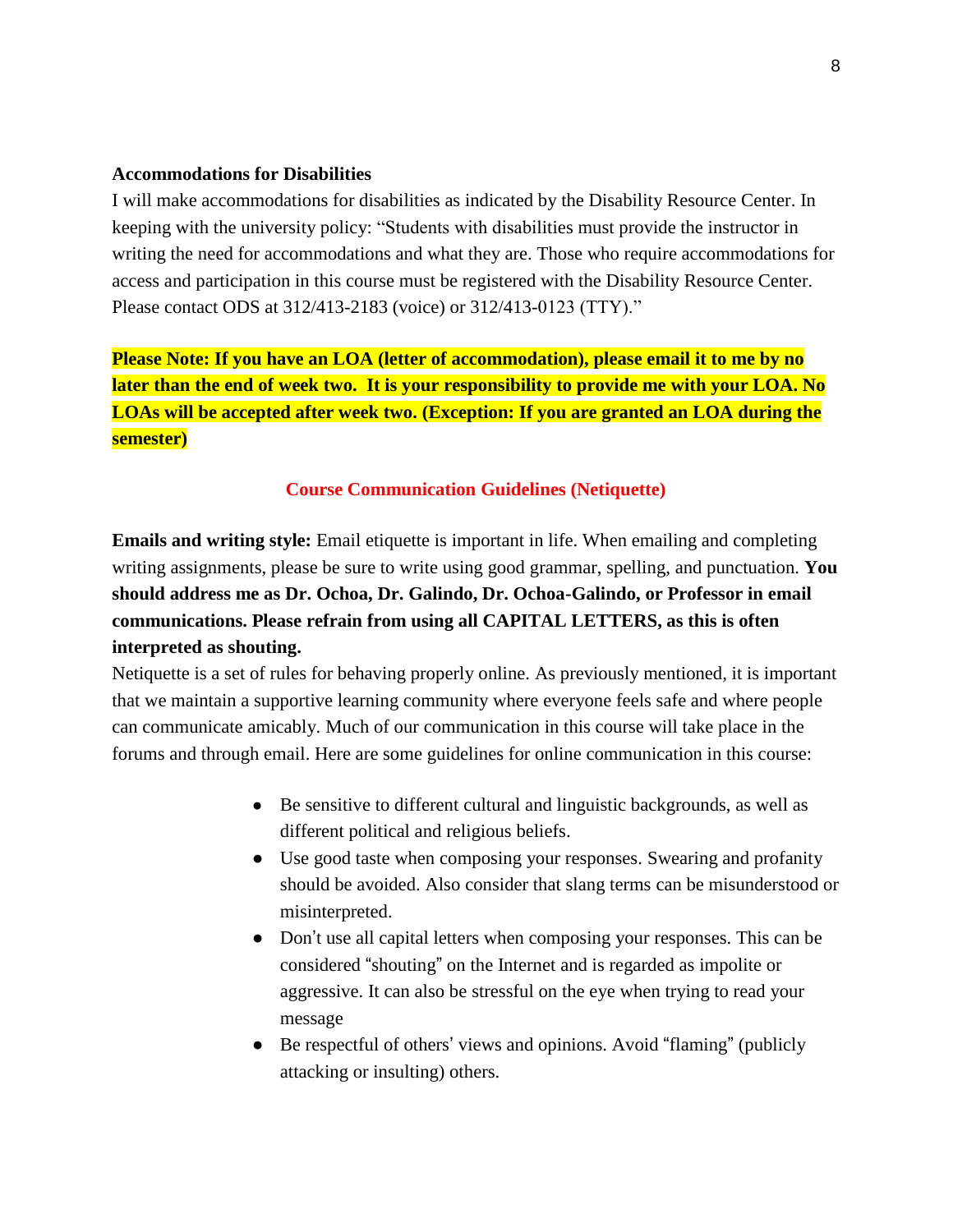- Be careful when using acronyms. If you use an acronym it is best to spell out its meaning first, then put the acronym in parentheses afterward, for example: Frequently Asked Questions (FAQs). After that you can use the acronym freely throughout your message.
- Use good grammar and spelling, and avoid using text messaging shortcuts.
- **In emails, always identify yourself and what class and section you are in**. It is a good practice to put your course and section in the subject line. This helps your instructor identify course related emails.

### **UIC RESOURCES**

If you find yourself having difficulty with the course material or any other difficulties related to this course, please come talk with the instructor at any time and preferably early on (i.e., before an exam date or paper due date). If you are having difficulty about an issue beyond this course, please contact your college advisors, or get help from any number of other support services on campus. You can get a referral to the right place, or help on the spot, from an advisor in the Undergraduate Success Center (USC) at 111 Stevenson Hall or usc@uic.edu.

**The Writing Center,** located in Grant Hall 105, offers one-on-one consultation with student writers who need help developing ideas, or need advice, guidance or additional instruction on any aspects of writing in any class. Tutors are prepared to spend 50 minutes per appointment, and there is no limit to the number of tutoring sessions you can have each semester. Make an appointment and be on time! Bring the paper on which you're working, as well as any related drafts or notes, and information about the assignment. For an appointment, call the Writing Center at (312) 413-2206, or stop by room 105 of Grant Hall. Visit the Writing Center website at www.uic.edu/depts/engl/writing for more information.

**Counseling Services** are available for all UIC students. You may seek free and confidential services from the Counseling Center (www.counseling.uic.edu). The Counseling Center is located on the 2nd floor in the Student Services Building or you may contact them at (312) 996- 3490. In addition to offering counseling services, the Counseling Center also operates the InTouch Crisis Hotline from 6:00 p.m.-10:30 p.m. They offer support and referrals to callers, as well as telephone crisis interventions; please call (312) 996-5535 to contact InTouch.

### **COURSE SCHEDULE**

The course schedule, including topics and readings, is *subject to change.* Additional readings and videos may be assigned throughout the course. Changes will be announced on Blackboard.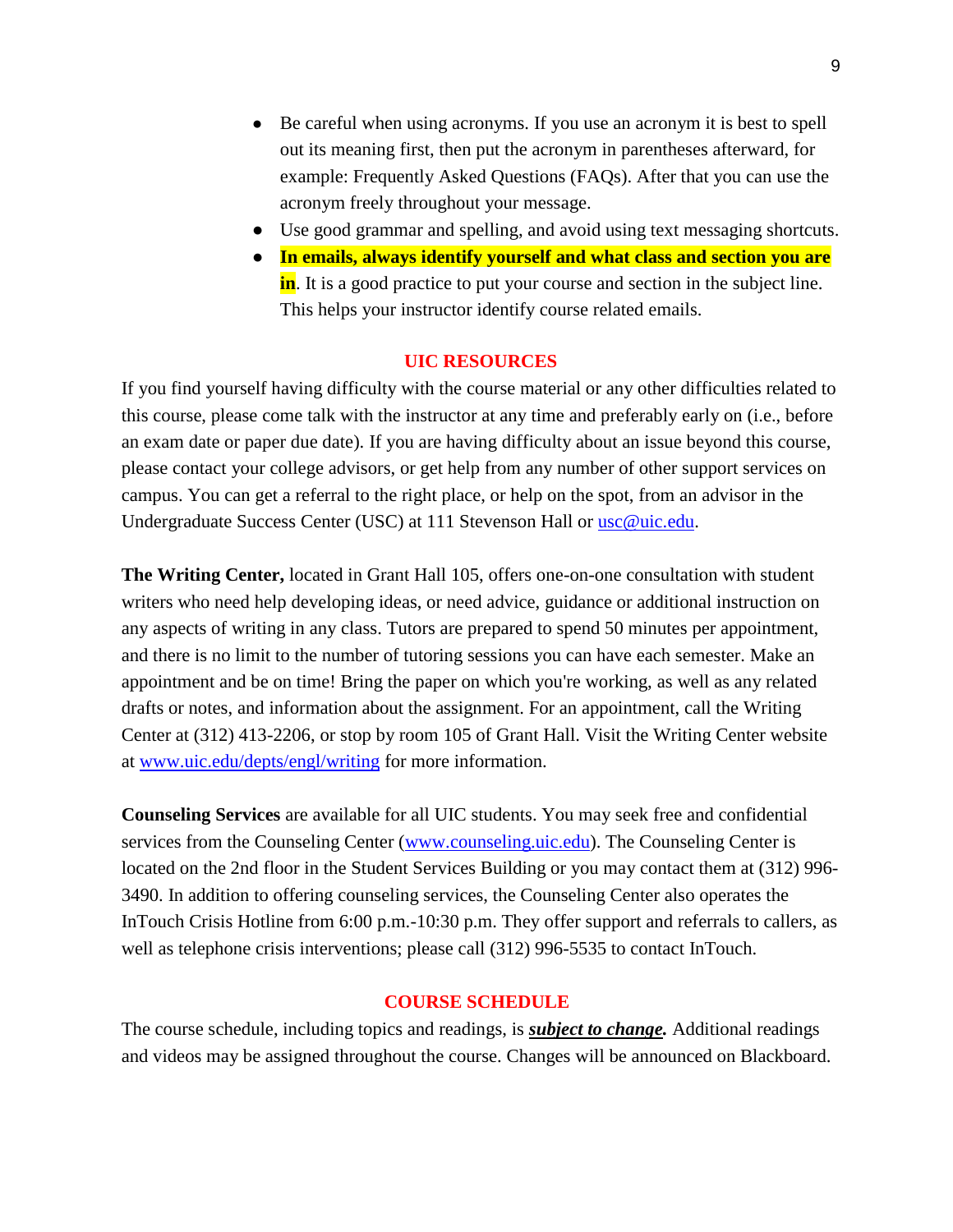| <b>Week</b>     | <b>Topic</b>                                    | <b>Reading</b> | <b>Activity Due</b>                                                              |
|-----------------|-------------------------------------------------|----------------|----------------------------------------------------------------------------------|
| 1               | Looking at Abnormality                          | Chapter 1      | <b>HW</b> Assignment 1                                                           |
| Jan 12/14       |                                                 |                | Due by Jan. 16                                                                   |
| $\overline{2}$  |                                                 | Chapter 2      | <b>Discussion #1 Group Joey</b>                                                  |
| Jan 19/21       | Theories & Treatment of<br>Abnormality          |                | Due by Jan. 23                                                                   |
| 3               | Assessing $& Diagramo$<br>Abnormality           | Chapter 3      | <b>Discussion #1 Group Duke</b>                                                  |
| Jan 26/28       |                                                 |                | Due by Jan. 30                                                                   |
| $\overline{4}$  |                                                 |                | <b>Discussion #2 Group Joey</b><br><b>HW</b> Assignment 2                        |
| Feb $2/4$       | Trauma, Anxiety, OCD &<br>Related D/O           | Chapter 5      | Both due by Feb. 6                                                               |
| 5               | Exam 1 (chapters $1-3$ ; 5)                     |                |                                                                                  |
| Feb. 9/11       | <b>Culture Bound Syndromes</b>                  |                | <b>NONE</b>                                                                      |
| 6<br>Feb. 16/18 | Mood D/O & Suicide                              | Chapter 7      | <b>Discussion #2 Group Duke</b><br><b>HW</b> Assignment 3<br>Both due by Feb. 20 |
| 7               | Schizophrenia Spectrum &<br>Other Psychotic D/O |                | <b>Discussion #3 Group Joey</b><br><b>HW</b> Assignment 4                        |
| Feb. 23/25      |                                                 | Chapter 8      | Both due by Feb. 27                                                              |
| 8               | <b>Personality Disorders</b>                    | Chapter 9      | <b>Discussion #3 Group Duke</b>                                                  |
| Mar. 2/4        |                                                 |                | Due by Mar. 6                                                                    |
| 9               |                                                 |                | <b>Culture Bound Syndrome</b>                                                    |
| Mar. 9/11       | Neurodevelopmental &<br>Neurocognitive D/O      | Chapter 10     | <b>Paper due</b><br><b>Tuesday March 9 via</b><br><b>Blackboard by Midnight</b>  |
| 10              | <b>Exam 2 (Chapters 7-10)</b>                   |                | <b>HW</b> Assignment 5                                                           |
| Mar. 16/18      | <b>Video</b>                                    |                | Due by Mar. 20                                                                   |